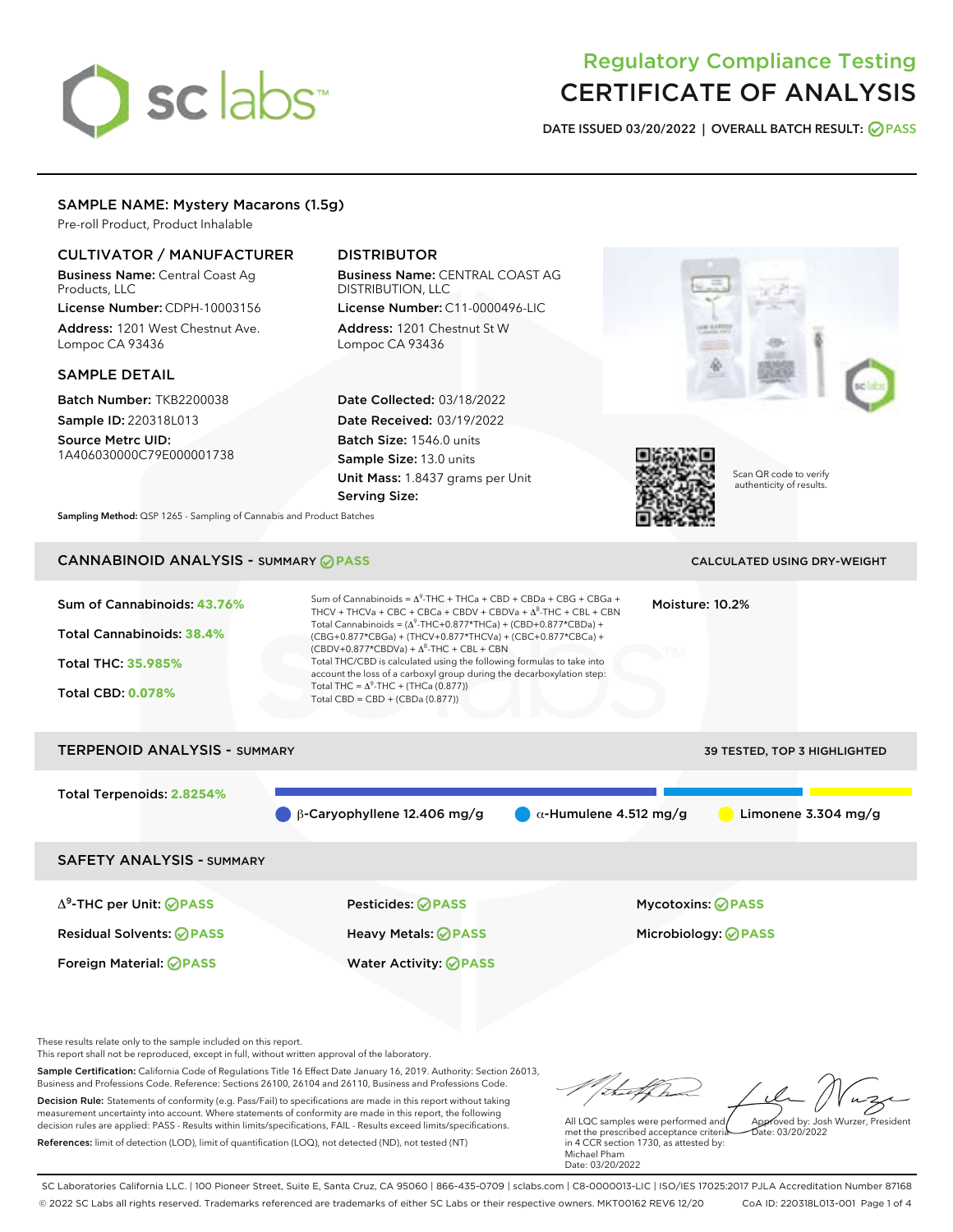



MYSTERY MACARONS (1.5G) | DATE ISSUED 03/20/2022 | OVERALL BATCH RESULT:  $\bigcirc$  PASS

#### CANNABINOID TEST RESULTS - 03/19/2022 2 PASS

Tested by high-performance liquid chromatography with diode-array detection (HPLC-DAD). Calculated using Dry-Weight. **Method:** QSP 1157 - Analysis of Cannabinoids by HPLC-DAD

#### TOTAL CANNABINOIDS: **38.4%**

Total Cannabinoids (Total THC) + (Total CBD) + (Total CBG) + (Total THCV) + (Total CBC) +  $(Total$  CBDV) +  $\Delta$ <sup>8</sup>-THC + CBL + CBN

TOTAL THC: **35.985%** Total THC (Δ<sup>9</sup> -THC+0.877\*THCa)

TOTAL CBD: **0.078%**

Total CBD (CBD+0.877\*CBDa)

TOTAL CBG: 1.6% Total CBG (CBG+0.877\*CBGa)

TOTAL THCV: 0.127% Total THCV (THCV+0.877\*THCVa)

TOTAL CBC: 0.58% Total CBC (CBC+0.877\*CBCa)

TOTAL CBDV: ND Total CBDV (CBDV+0.877\*CBDVa)

| <b>COMPOUND</b>  | LOD/LOQ<br>(mg/g)          | <b>MEASUREMENT</b><br><b>UNCERTAINTY</b><br>(mg/g) | <b>RESULT</b><br>(mg/g) | <b>RESULT</b><br>(%) |
|------------------|----------------------------|----------------------------------------------------|-------------------------|----------------------|
| <b>THCa</b>      | 0.05/0.14                  | ±8.206                                             | 410.32                  | 41.032               |
| <b>CBGa</b>      | 0.1/0.2                    | ±0.74                                              | 18.3                    | 1.83                 |
| <b>CBCa</b>      | 0.07/0.28                  | ±0.252                                             | 6.61                    | 0.661                |
| <b>THCVa</b>     | 0.07 / 0.20                | ±0.054                                             | 1.45                    | 0.145                |
| <b>CBDa</b>      | 0.02/0.19                  | ±0.020                                             | 0.89                    | 0.089                |
| <b>CBG</b>       | 0.06/0.19                  | N/A                                                | $<$ LOQ                 | $<$ LOQ              |
| $\Lambda^9$ -THC | 0.06 / 0.26                | N/A                                                | <b>ND</b>               | <b>ND</b>            |
| $\Delta^8$ -THC  | 0.1/0.4                    | N/A                                                | <b>ND</b>               | <b>ND</b>            |
| <b>THCV</b>      | 0.1/0.2                    | N/A                                                | <b>ND</b>               | <b>ND</b>            |
| <b>CBD</b>       | 0.07/0.29                  | N/A                                                | <b>ND</b>               | <b>ND</b>            |
| <b>CBDV</b>      | 0.04 / 0.15                | N/A                                                | <b>ND</b>               | <b>ND</b>            |
| <b>CBDVa</b>     | 0.03 / 0.53                | N/A                                                | <b>ND</b>               | <b>ND</b>            |
| <b>CBL</b>       | 0.06 / 0.24                | N/A                                                | <b>ND</b>               | <b>ND</b>            |
| <b>CBN</b>       | 0.1/0.3                    | N/A                                                | <b>ND</b>               | <b>ND</b>            |
| <b>CBC</b>       | 0.2 / 0.5                  | N/A                                                | <b>ND</b>               | <b>ND</b>            |
|                  | <b>SUM OF CANNABINOIDS</b> |                                                    | 437.6 mg/g              | 43.76%               |

#### **UNIT MASS: 1.8437 grams per Unit**

| $\Delta^9$ -THC per Unit               | 1100 per-package limit | <b>ND</b>      | <b>PASS</b> |
|----------------------------------------|------------------------|----------------|-------------|
| <b>Total THC per Unit</b>              |                        | 663.46 mg/unit |             |
| <b>CBD per Unit</b>                    |                        | <b>ND</b>      |             |
| <b>Total CBD per Unit</b>              |                        | $1.44$ mg/unit |             |
| <b>Sum of Cannabinoids</b><br>per Unit |                        | 806.8 mg/unit  |             |
| <b>Total Cannabinoids</b><br>per Unit  |                        | 707.4 mg/unit  |             |

#### **MOISTURE TEST RESULT**

10.2% Tested 03/19/2022 Method: QSP 1224 - Loss on Drying (Moisture)

#### TERPENOID TEST RESULTS - 03/20/2022

Terpene analysis utilizing gas chromatography-flame ionization detection (GC-FID). **Method:** QSP 1192 - Analysis of Terpenoids by GC-FID

| <b>COMPOUND</b>         | LOD/LOQ<br>(mg/g) | <b>MEASUREMENT</b><br><b>UNCERTAINTY</b><br>(mg/g) | <b>RESULT</b><br>(mg/g)                         | <b>RESULT</b><br>(%) |
|-------------------------|-------------------|----------------------------------------------------|-------------------------------------------------|----------------------|
| β-Caryophyllene         | 0.004 / 0.012     | ±0.3436                                            | 12.406                                          | 1.2406               |
| $\alpha$ -Humulene      | 0.009/0.029       | ±0.1128                                            | 4.512                                           | 0.4512               |
| Limonene                | 0.005 / 0.016     | ±0.0367                                            | 3.304                                           | 0.3304               |
| trans-ß-Farnesene       | 0.008 / 0.025     | ±0.0471                                            | 1.707                                           | 0.1707               |
| <b>Myrcene</b>          | 0.008 / 0.025     | ±0.0162                                            | 1.622                                           | 0.1622               |
| Linalool                | 0.009/0.032       | ±0.0422                                            | 1.426                                           | 0.1426               |
| $\alpha$ -Bisabolol     | 0.008 / 0.026     | ±0.0356                                            | 0.858                                           | 0.0858               |
| Fenchol                 | 0.010 / 0.034     | ±0.0157                                            | 0.521                                           | 0.0521               |
| <b>Terpineol</b>        | 0.009 / 0.031     | ±0.0216                                            | 0.451                                           | 0.0451               |
| Terpinolene             | 0.008 / 0.026     | ±0.0062                                            | 0.389                                           | 0.0389               |
| $\beta$ -Pinene         | 0.004 / 0.014     | ±0.0029                                            | 0.325                                           | 0.0325               |
| Caryophyllene<br>Oxide  | 0.010 / 0.033     | ±0.0063                                            | 0.176                                           | 0.0176               |
| <b>Nerolidol</b>        | 0.006 / 0.019     | ±0.0076                                            | 0.156                                           | 0.0156               |
| $\alpha$ -Pinene        | 0.005 / 0.017     | ±0.0008                                            | 0.119                                           | 0.0119               |
| <b>Borneol</b>          | 0.005 / 0.016     | ±0.0038                                            | 0.116                                           | 0.0116               |
| Camphene                | 0.005 / 0.015     | ±0.0004                                            | 0.040                                           | 0.0040               |
| β-Ocimene               | 0.006 / 0.020     | ±0.0010                                            | 0.039                                           | 0.0039               |
| Fenchone                | 0.009 / 0.028     | ±0.0009                                            | 0.038                                           | 0.0038               |
| $\gamma$ -Terpinene     | 0.006 / 0.018     | ±0.0003                                            | 0.019                                           | 0.0019               |
| Citronellol             | 0.003 / 0.010     | ±0.0006                                            | 0.016                                           | 0.0016               |
| Geraniol                | 0.002 / 0.007     | ±0.0005                                            | 0.014                                           | 0.0014               |
| $\alpha$ -Phellandrene  | 0.006 / 0.020     | N/A                                                | <loq< th=""><th><loq< th=""></loq<></th></loq<> | <loq< th=""></loq<>  |
| $\Delta^3$ -Carene      | 0.005 / 0.018     | N/A                                                | <loq< th=""><th><loq< th=""></loq<></th></loq<> | <loq< th=""></loq<>  |
| $\alpha$ -Terpinene     | 0.005 / 0.017     | N/A                                                | <loq< th=""><th><loq< th=""></loq<></th></loq<> | <loq< th=""></loq<>  |
| Eucalyptol              | 0.006 / 0.018     | N/A                                                | <loq< th=""><th><loq< th=""></loq<></th></loq<> | <loq< th=""></loq<>  |
| Sabinene Hydrate        | 0.006 / 0.022     | N/A                                                | <loq< th=""><th><loq< th=""></loq<></th></loq<> | <loq< th=""></loq<>  |
| Nerol                   | 0.003 / 0.011     | N/A                                                | <loq< th=""><th><loq< th=""></loq<></th></loq<> | <loq< th=""></loq<>  |
| Sabinene                | 0.004 / 0.014     | N/A                                                | <b>ND</b>                                       | <b>ND</b>            |
| p-Cymene                | 0.005 / 0.016     | N/A                                                | ND                                              | ND                   |
| Isopulegol              | 0.005 / 0.016     | N/A                                                | <b>ND</b>                                       | <b>ND</b>            |
| Camphor                 | 0.006 / 0.019     | N/A                                                | ND                                              | ND                   |
| Isoborneol              | 0.004 / 0.012     | N/A                                                | <b>ND</b>                                       | <b>ND</b>            |
| Menthol                 | 0.008 / 0.025     | N/A                                                | <b>ND</b>                                       | <b>ND</b>            |
| Pulegone                | 0.003 / 0.011     | N/A                                                | ND                                              | <b>ND</b>            |
| <b>Geranyl Acetate</b>  | 0.004 / 0.014     | N/A                                                | ND                                              | ND                   |
| $\alpha$ -Cedrene       | 0.005 / 0.016     | N/A                                                | <b>ND</b>                                       | ND                   |
| Valencene               | 0.009 / 0.030     | N/A                                                | <b>ND</b>                                       | <b>ND</b>            |
| Guaiol                  | 0.009 / 0.030     | N/A                                                | ND                                              | ND                   |
| Cedrol                  | 0.008 / 0.027     | N/A                                                | ND                                              | ND                   |
| <b>TOTAL TERPENOIDS</b> |                   |                                                    | 28.254 mg/g                                     | 2.8254%              |

SC Laboratories California LLC. | 100 Pioneer Street, Suite E, Santa Cruz, CA 95060 | 866-435-0709 | sclabs.com | C8-0000013-LIC | ISO/IES 17025:2017 PJLA Accreditation Number 87168 © 2022 SC Labs all rights reserved. Trademarks referenced are trademarks of either SC Labs or their respective owners. MKT00162 REV6 12/20 CoA ID: 220318L013-001 Page 2 of 4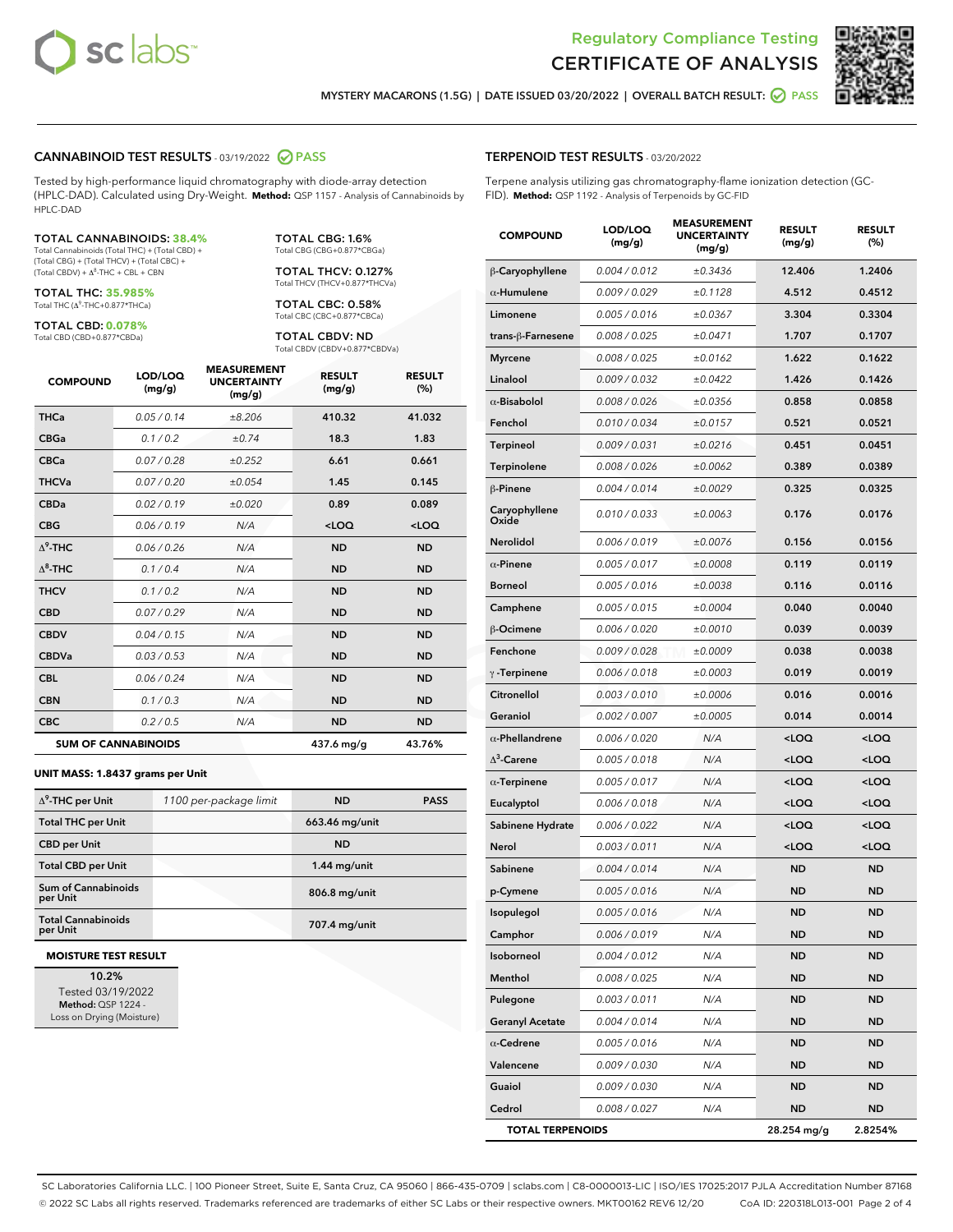



MYSTERY MACARONS (1.5G) | DATE ISSUED 03/20/2022 | OVERALL BATCH RESULT: @ PASS

# CATEGORY 1 PESTICIDE TEST RESULTS - 03/20/2022 2 PASS

Pesticide and plant growth regulator analysis utilizing high-performance liquid chromatography-mass spectrometry (HPLC-MS) or gas chromatography-mass spectrometry (GC-MS). \*GC-MS utilized where indicated. **Method:** QSP 1212 - Analysis of Pesticides and Mycotoxins by LC-MS or QSP 1213 - Analysis of Pesticides by GC-MS

| 0.03 / 0.08<br>Aldicarb<br>$\ge$ LOD<br>N/A<br><b>ND</b><br>Carbofuran<br>0.02/0.05<br>$>$ LOD<br>N/A<br><b>ND</b> | <b>PASS</b><br><b>PASS</b> |
|--------------------------------------------------------------------------------------------------------------------|----------------------------|
|                                                                                                                    |                            |
|                                                                                                                    |                            |
| Chlordane*<br>0.03 / 0.08<br>N/A<br><b>ND</b><br>$\ge$ LOD                                                         | <b>PASS</b>                |
| 0.03/0.10<br><b>ND</b><br>Chlorfenapyr*<br>$\ge$ LOD<br>N/A                                                        | <b>PASS</b>                |
| 0.02/0.06<br>N/A<br><b>ND</b><br>Chlorpyrifos<br>$\ge$ LOD                                                         | <b>PASS</b>                |
| Coumaphos<br>0.02 / 0.07<br>$\geq$ LOD<br>N/A<br><b>ND</b>                                                         | <b>PASS</b>                |
| Daminozide<br>0.02 / 0.07<br>$>$ LOD<br>N/A<br><b>ND</b>                                                           | <b>PASS</b>                |
| <b>Dichlorvos</b><br>0.03 / 0.09<br>N/A<br>$\ge$ LOD<br><b>ND</b><br>(DDVP)                                        | <b>PASS</b>                |
| Dimethoate<br>0.03/0.08<br>N/A<br><b>ND</b><br>$>$ LOD                                                             | <b>PASS</b>                |
| 0.03/0.10<br><b>ND</b><br>Ethoprophos<br>$>$ LOD<br>N/A                                                            | <b>PASS</b>                |
| 0.02 / 0.06<br>N/A<br><b>ND</b><br>Etofenprox<br>$\ge$ LOD                                                         | <b>PASS</b>                |
| 0.03 / 0.08<br>N/A<br><b>ND</b><br>Fenoxycarb<br>$\ge$ LOD                                                         | <b>PASS</b>                |
| 0.03 / 0.08<br>$\ge$ LOD<br>N/A<br><b>ND</b><br>Fipronil                                                           | <b>PASS</b>                |
| Imazalil<br>0.02 / 0.06<br>$>$ LOD<br>N/A<br><b>ND</b>                                                             | <b>PASS</b>                |
| <b>Methiocarb</b><br>0.02 / 0.07<br>$\ge$ LOD<br>N/A<br><b>ND</b>                                                  | <b>PASS</b>                |
| N/A<br><b>ND</b><br>Parathion-methyl<br>0.03/0.10<br>$\ge$ LOD                                                     | <b>PASS</b>                |
| 0.03/0.09<br>$\ge$ LOD<br>N/A<br><b>ND</b><br><b>Mevinphos</b>                                                     | <b>PASS</b>                |
| Paclobutrazol<br>0.02 / 0.05<br>$\ge$ LOD<br>N/A<br><b>ND</b>                                                      | <b>PASS</b>                |
| 0.03/0.09<br>$>$ LOD<br>N/A<br><b>ND</b><br>Propoxur                                                               | <b>PASS</b>                |
| 0.03 / 0.08<br>N/A<br><b>ND</b><br>Spiroxamine<br>$\ge$ LOD                                                        | <b>PASS</b>                |
| <b>ND</b><br>Thiacloprid<br>0.03/0.10<br>$>$ LOD<br>N/A                                                            | <b>PASS</b>                |

## CATEGORY 2 PESTICIDE TEST RESULTS - 03/20/2022 @ PASS

| <b>COMPOUND</b>          | LOD/LOQ<br>$(\mu g/g)$ | <b>ACTION</b><br><b>LIMIT</b><br>$(\mu g/g)$ | <b>MEASUREMENT</b><br><b>UNCERTAINTY</b><br>$(\mu g/g)$ | <b>RESULT</b><br>$(\mu g/g)$ | <b>RESULT</b> |
|--------------------------|------------------------|----------------------------------------------|---------------------------------------------------------|------------------------------|---------------|
| Abamectin                | 0.03/0.10              | 0.1                                          | N/A                                                     | <b>ND</b>                    | <b>PASS</b>   |
| Acephate                 | 0.02/0.07              | 0.1                                          | N/A                                                     | <b>ND</b>                    | <b>PASS</b>   |
| Acequinocyl              | 0.02/0.07              | 0.1                                          | N/A                                                     | <b>ND</b>                    | <b>PASS</b>   |
| Acetamiprid              | 0.02/0.05              | 0.1                                          | N/A                                                     | <b>ND</b>                    | <b>PASS</b>   |
| Azoxystrobin             | 0.02 / 0.07            | 0.1                                          | N/A                                                     | <b>ND</b>                    | <b>PASS</b>   |
| <b>Bifenazate</b>        | 0.01/0.04              | 0.1                                          | N/A                                                     | <b>ND</b>                    | <b>PASS</b>   |
| <b>Bifenthrin</b>        | 0.02 / 0.05            | 3                                            | N/A                                                     | <b>ND</b>                    | <b>PASS</b>   |
| <b>Boscalid</b>          | 0.03/0.09              | 0.1                                          | N/A                                                     | <b>ND</b>                    | <b>PASS</b>   |
| Captan                   | 0.19/0.57              | 0.7                                          | N/A                                                     | <b>ND</b>                    | <b>PASS</b>   |
| Carbaryl                 | 0.02/0.06              | 0.5                                          | N/A                                                     | <b>ND</b>                    | <b>PASS</b>   |
| Chlorantranilip-<br>role | 0.04/0.12              | 10                                           | N/A                                                     | <b>ND</b>                    | <b>PASS</b>   |
| Clofentezine             | 0.03/0.09              | 0.1                                          | N/A                                                     | <b>ND</b>                    | <b>PASS</b>   |

## CATEGORY 2 PESTICIDE TEST RESULTS - 03/20/2022 continued

| <b>COMPOUND</b>               | LOD/LOQ<br>(µg/g) | <b>ACTION</b><br><b>LIMIT</b><br>(µg/g) | <b>MEASUREMENT</b><br><b>UNCERTAINTY</b><br>(µg/g) | <b>RESULT</b><br>(µg/g) | <b>RESULT</b> |
|-------------------------------|-------------------|-----------------------------------------|----------------------------------------------------|-------------------------|---------------|
| Cyfluthrin                    | 0.12 / 0.38       | $\overline{c}$                          | N/A                                                | <b>ND</b>               | <b>PASS</b>   |
| Cypermethrin                  | 0.11/0.32         | $\mathcal{I}$                           | N/A                                                | <b>ND</b>               | <b>PASS</b>   |
| <b>Diazinon</b>               | 0.02 / 0.05       | 0.1                                     | N/A                                                | <b>ND</b>               | <b>PASS</b>   |
| Dimethomorph                  | 0.03 / 0.09       | 2                                       | N/A                                                | ND                      | <b>PASS</b>   |
| Etoxazole                     | 0.02 / 0.06       | 0.1                                     | N/A                                                | <b>ND</b>               | <b>PASS</b>   |
| Fenhexamid                    | 0.03/0.09         | 0.1                                     | N/A                                                | <b>ND</b>               | <b>PASS</b>   |
| Fenpyroximate                 | 0.02 / 0.06       | 0.1                                     | N/A                                                | <b>ND</b>               | <b>PASS</b>   |
| Flonicamid                    | 0.03 / 0.10       | 0.1                                     | N/A                                                | ND                      | <b>PASS</b>   |
| Fludioxonil                   | 0.03 / 0.10       | 0.1                                     | N/A                                                | <b>ND</b>               | <b>PASS</b>   |
| Hexythiazox                   | 0.02 / 0.07       | 0.1                                     | N/A                                                | <b>ND</b>               | <b>PASS</b>   |
| Imidacloprid                  | 0.04 / 0.11       | 5                                       | N/A                                                | <b>ND</b>               | <b>PASS</b>   |
| Kresoxim-methyl               | 0.02 / 0.07       | 0.1                                     | N/A                                                | <b>ND</b>               | <b>PASS</b>   |
| <b>Malathion</b>              | 0.03 / 0.09       | 0.5                                     | N/A                                                | <b>ND</b>               | <b>PASS</b>   |
| Metalaxyl                     | 0.02 / 0.07       | $\overline{c}$                          | N/A                                                | <b>ND</b>               | <b>PASS</b>   |
| Methomyl                      | 0.03 / 0.10       | $\mathcal{I}$                           | N/A                                                | <b>ND</b>               | <b>PASS</b>   |
| Myclobutanil                  | 0.03 / 0.09       | 0.1                                     | N/A                                                | <b>ND</b>               | <b>PASS</b>   |
| Naled                         | 0.02 / 0.07       | 0.1                                     | N/A                                                | <b>ND</b>               | <b>PASS</b>   |
| Oxamyl                        | 0.04 / 0.11       | 0.5                                     | N/A                                                | ND                      | <b>PASS</b>   |
| Pentachloronitro-<br>benzene* | 0.03/0.09         | 0.1                                     | N/A                                                | ND                      | <b>PASS</b>   |
| Permethrin                    | 0.04 / 0.12       | 0.5                                     | N/A                                                | <b>ND</b>               | <b>PASS</b>   |
| Phosmet                       | 0.03 / 0.10       | 0.1                                     | N/A                                                | <b>ND</b>               | <b>PASS</b>   |
| Piperonyl<br><b>Butoxide</b>  | 0.02 / 0.07       | 3                                       | N/A                                                | <b>ND</b>               | <b>PASS</b>   |
| Prallethrin                   | 0.03 / 0.08       | 0.1                                     | N/A                                                | <b>ND</b>               | <b>PASS</b>   |
| Propiconazole                 | 0.02 / 0.07       | 0.1                                     | N/A                                                | <b>ND</b>               | <b>PASS</b>   |
| Pyrethrins                    | 0.04 / 0.12       | 0.5                                     | N/A                                                | <b>ND</b>               | <b>PASS</b>   |
| Pyridaben                     | 0.02 / 0.07       | 0.1                                     | N/A                                                | ND                      | <b>PASS</b>   |
| Spinetoram                    | 0.02 / 0.07       | 0.1                                     | N/A                                                | <b>ND</b>               | <b>PASS</b>   |
| Spinosad                      | 0.02 / 0.07       | 0.1                                     | N/A                                                | <b>ND</b>               | <b>PASS</b>   |
| Spiromesifen                  | 0.02 / 0.05       | 0.1                                     | N/A                                                | <b>ND</b>               | <b>PASS</b>   |
| Spirotetramat                 | 0.02 / 0.06       | 0.1                                     | N/A                                                | ND                      | <b>PASS</b>   |
| Tebuconazole                  | 0.02 / 0.07       | 0.1                                     | N/A                                                | <b>ND</b>               | <b>PASS</b>   |
| Thiamethoxam                  | 0.03 / 0.10       | 5                                       | N/A                                                | <b>ND</b>               | <b>PASS</b>   |
| Trifloxystrobin               | 0.03 / 0.08       | 0.1                                     | N/A                                                | <b>ND</b>               | <b>PASS</b>   |

SC Laboratories California LLC. | 100 Pioneer Street, Suite E, Santa Cruz, CA 95060 | 866-435-0709 | sclabs.com | C8-0000013-LIC | ISO/IES 17025:2017 PJLA Accreditation Number 87168 © 2022 SC Labs all rights reserved. Trademarks referenced are trademarks of either SC Labs or their respective owners. MKT00162 REV6 12/20 CoA ID: 220318L013-001 Page 3 of 4